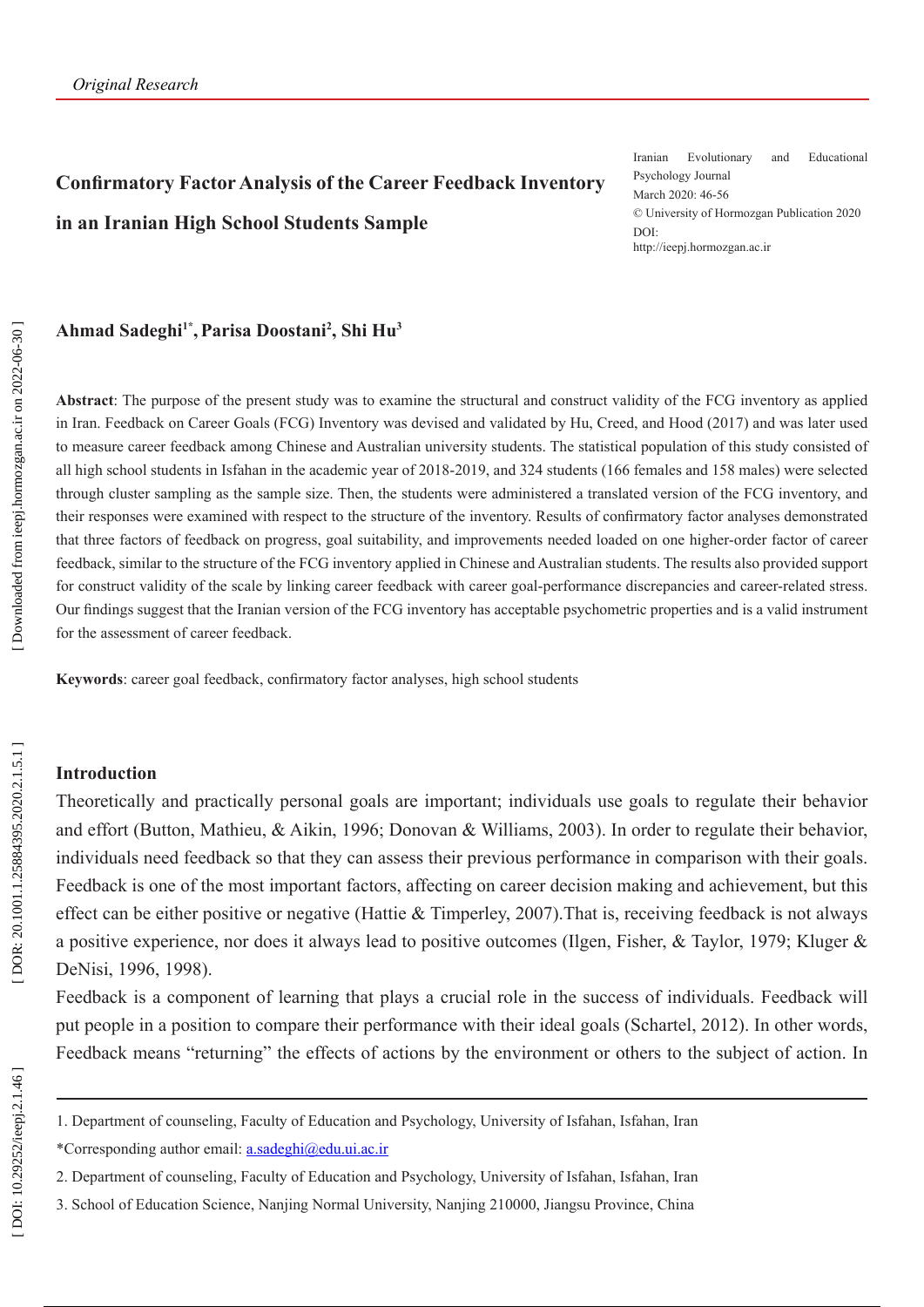feedback, the evidence is returned to people without being interpreted or evaluated so that they can adjust their behavior to their goals (Khoshkholgh, 2011).

Magill and Anderson (2007) believed that, feedback is the information that a person receives when he or she performs skills during or after the execution. Presenting rapidly, consistent, and accurate feedback increases people's performance.

Feedback is conceptualized as information provided by an agent (e.g., teacher, peer, parent, self, and expe rience) based on aspects of one's performance or understanding (Hattie & Timperley, 2007). For example, a teacher or parent can provide corrective information, a peer can provide a substitutive strategy, a parent can provide encouragement, and a learner can look up the answer to evaluate the authenticity of a response. Feed back, thus, is a "consequence" of performance. Butler and Winne (1995) Believed that "feedback is informa tion with which a student can confirm, add to, overwrite, tune, or restructure information in memory, whether that information is domain knowledge, meta-cognitive knowledge, beliefs about self and tasks, or cognitive tactics and strategies".

Ramsden (1988) Believed that constructive feedback plays an important role in the individual's career. That is one of the influencing factors on individual's motivation among the learners. As a result, effective feedback for students is an important factor in their future career. Effective feedback generates useful information about how it works and about its results. It also enables them to compare actual results with the ideal results driven by this motive that may cause changing them. Iranian high school student should decision making about their major when they trying to prepare for university entrance exam, feedback can help students to making decision effectively. In particular, teachers can utilize feedback to pledge effective instructions (Hattie & Timperley, 2007). In addition, there are many possible ways for students to use feedback to lessen the gap between current and desired understandings. For example, students can increase their effort, particularly when the effort leads to tackling more challenging tasks or appreciating higher quality experiences rather than just doing "more." People are more likely to increase effort when the intended goal "is clear, when high commitment is secured for it, and when belief in eventual success is high" (Kluger & DeNisi, 1996, p. 260).

Researchers such as Koh (2008) and Chowdhury and Kalu (2004) consider the impact of constructive feed back more than the learning and teaching process, as long as feedback is important to guide learners and in creases the motivation, confidence and self-esteem in them. In other by way of explanation, the incorrect and poor usage of feedback causes people to fail, and create disillusionment, anger and aggression in them.

In Iran, the results of Jabariangroo, Khosravi, and Mohammadifar (2016)'s research showed that there was a significant difference in the self-regulation and academic achievement of students in experimental group compared to the control group after getting feedback. Hattie & Timperley (2007) by studying the evidence of the effect of feedback on learning and success, concluded that the type and method in presenting the feedback has different effects.

Being Successful in entrance exam and entering the university are due to various factors (Doostani & Sadeghi, 2018). One of the factors that influences academic achievement and, of course, university entrance exam is ca reer goal feedback. Career goal feedback is the information that received according to the suitability of the ca reer goal. Different researchers believed that career feedback plays an important role in evaluating individual's career goals (Creed, Wamelink, & Hu, 2015), determining the career goal (Dobrow & Tosti-Kharas, 2012), strategies for career exploration (Anderson & Mounts, 2012) and the health of the career (Creed et al., 2015).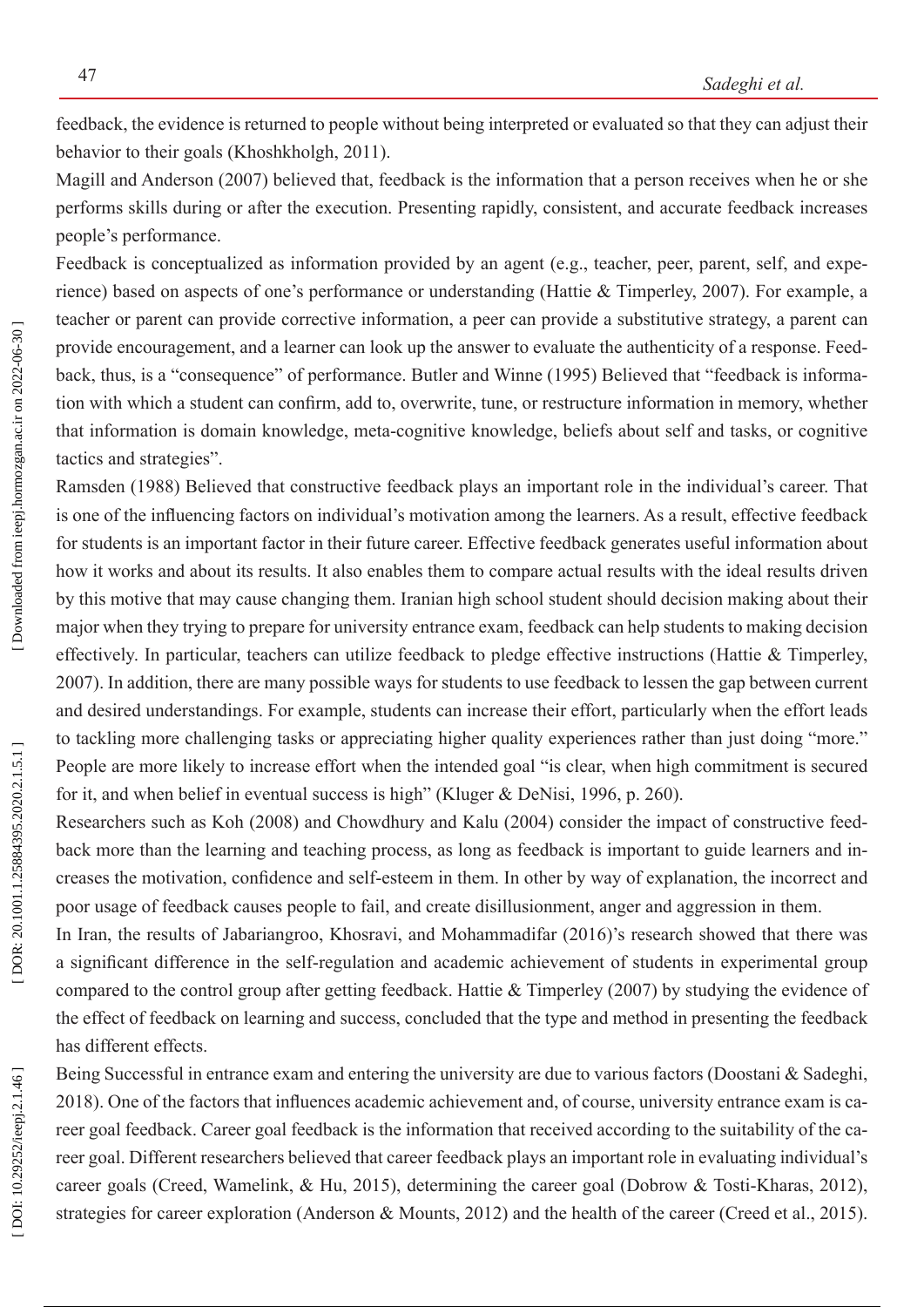For a long time, evaluation students' performance has been gradual and inevitable. On the other hand, assess ing the students' academic performance provides feedback to them, in such a way that these feedbacks affect the future performance of the individual (Waddell, 2004).

Several assessment instruments have been developed to measure the construct of career feedback, including the eight-item feedback on career progress from significant others scale(Creed & Hood, 2015), the five-item feedback subscale of the job characteristics inventory (assessing performance feedback); (Sims, Szilagyi, & Keller, 1976), and the 32-item feedback scale (Herold & Greller, 1977). However, these scales do not assess the three domains of goal suitability, goal progress, and future actions, as recommended by Hattie and Tim perley (2007). The master students' perceptions of supervisor feedback scale (de Kleijn, Mainhard, Meijer, Pilot, & Brekelmans, 2012) was developed based on Hattie and Timperley's (2007) feedback framework, but was limited to use with masters' students. To assess all important dimensions of the construct, Hu et al. (2017) have developed the FCG inventory. This scale incorporates two sources for feedback of external feedback and internal feedback. External sources include feedback from peers, parents, supervisors, while internal feedback involves self-judgment and evaluation, and reflects one's own feelings and intuition about the current situation against the ideal state. These two sources of feedback can be consistent with, or con flicting to each other (Butler & Winne, 1995). Also, for each feedback source (i.e., external and internal), the scale taps three important domains of feedback: as career goal suitability, goal progress, and improvements or adjustments needed.

Hu et al. (2017) provided support for structural validity of the scale in Chinese and Australian young people. **Purpose of the Current Study:** The purpose of the present study was to examine the structural and construct validity of the FCG inventory as applied in Iran. As mentioned before, there is no appropriate measure of career feedback for Iranian adolescents. It is important for Iranian high school students to assess their career goal feedback, as they have to determine the career goal relevant to their future job before being admitted to the university or learning the required skills in order to entering a job. However, High school students in Iran are preparing for university entrance exam. This exam is of great significance for its inclusiveness in a public university and the desired field of study affects their career prospects.

One of the factors affecting academic motivation and self-efficacy is career goal feedback. Measuring and determining the level of internal and external negative feedback that students receive can be effective in designing appropriate interventions to enhance their motivation and academic self-efficacy. One of the most challenging academic years for any Iranian students is 4th year of high school and participating university's entrance exam. All the students who compete in the entrance exam are hope to gain a good rank in order to be accepted in an ideal major and high rank university.

As it mentioned before, the appropriateness of assessing career feedback in high school students in Iran has several roles in learning process to achieve success and goals. In fourth-grade students, providing the right feedback has a major function in information and motivation. In such a way that learners correct their mis takes by receiving appropriate feedback, and stabilize their lessons. On the subject of motivational role, pro viding the right feedback, increases energy and encourages them to move forward towards their career goals, in fact, it encourages the student to move with effort and perseverance towards their intended goal (Schmidt & Lee, 1998).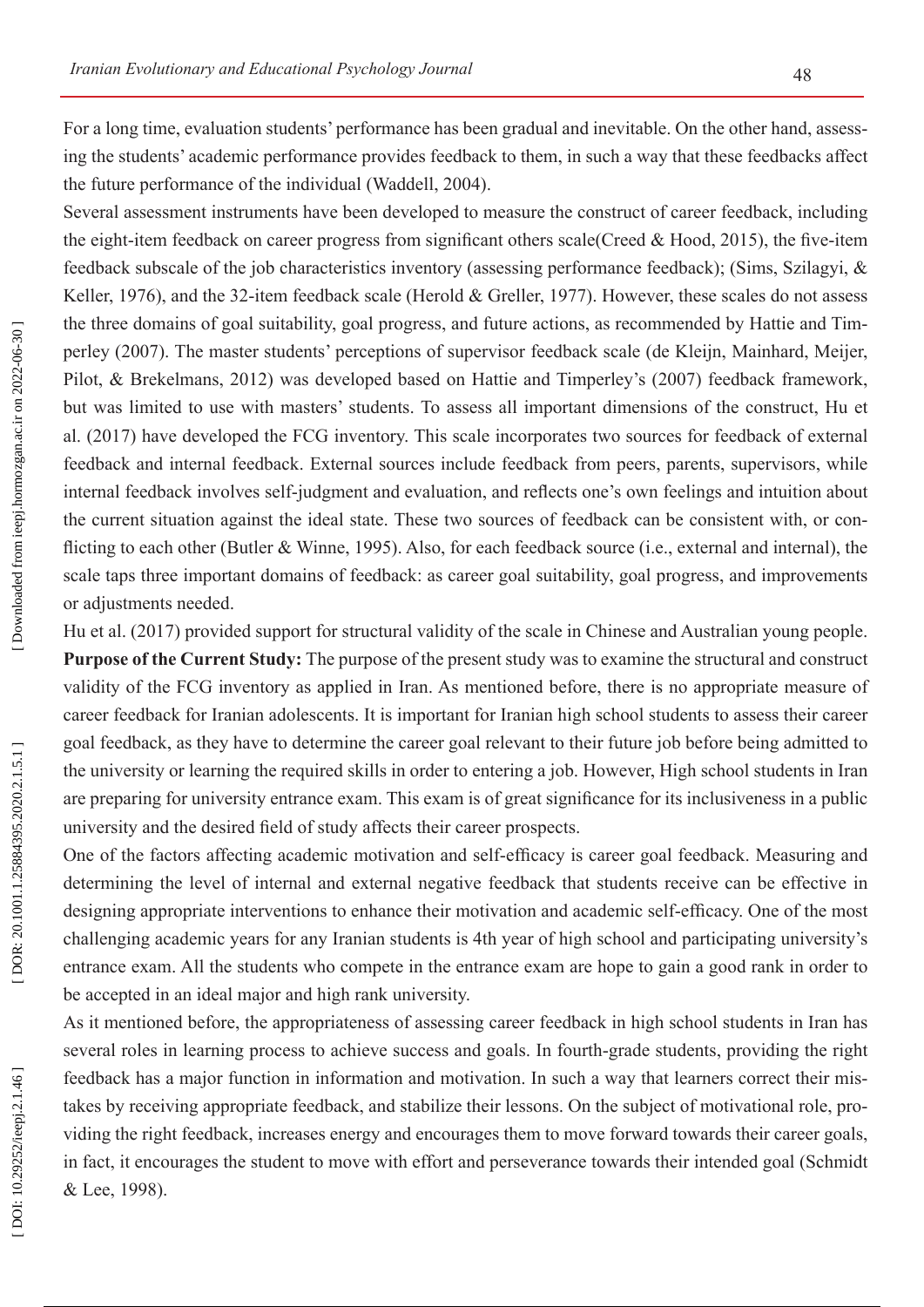In addition, providing appropriate feedback from people around them helps fourth-grade students to identify the main factors of their success and attribute the success to their ability and the fail to not trying. If feedback has been presented properly, helps to create creativity and improve students' skills (McLaughlin, Rogers, & Fisk, 2006).

The importance of feedback for fourth-year students is to deepen the learning procedure and it clarifies what actions are required to do in order to reach the career goals. Because of these, it seems to be necessary to pro vide a valid measure for Iranian high school students.

## **Material and Method**

**Translation:** The English-version of the career goal feedback and the validity scales (Career goal–perfor mance discrepancy and Korean College Stress Inventory) were translated into Farsi using standard transla tion/back-translation methodology (Jones, Lee, Phillips, Zhang, & Jaceldo, 2001). The first author translated the items into Farsi, and confirmed by three bilingual experts in career counseling. After the Farsi form was back-translated into English (by the author), A native English speaker from U.S. compared the back-translated versions with the originals and made adjustments where required. The final questionnaires were then piloted with four high school students (age range = 17-18 years) to assess language level and readability.

**Participants:** Isfahan, is Iran's third largest city following Tehran and Mashhad, with a population of 1.5 million people. All high school students in the city of Isfahan, who were studying in the academic year of 2018-2019, formed the statistical population of this study. Participant were selected through cluster sampling method (separately in the fields of mathematics, natural sciences and humanities). Finally, according to Wolf, Harrington, Clark, and Miller (2013) suggestion on minimum sample size in structural equation models, 324 questionnaires were collected for data analysis. They suggested sample sizes of 300 for models with 7 struc tures or less and a low contribution to factor models.

The students had a mean age of 17.5 years (SD = 1 years), and included 166 females (51.23%) and 158 males (48.76%).

**Measures:** Career Goal Feedback Scale. To measure career goal feedback, the 24-item FCG Inventory (Hu et al., 2017) was used, which assesses students' perceptions of the level of negative career feedback they are receiving. This scale used 6-point Likert-type response(1= strongly disagree, 2 = disagree, 3 = somewhat disagree,  $4 =$ somewhat agree,  $5 =$ agree,  $6 =$ strongly agree(Hu et al., 2017). Career goal feedback contains three subscales including goal suitability (8items; information on whether the goals fit the person's temperament, abilities, and values), current career progress (8 items; information on whether the goals are met by being engaged, hard-working, and achievement focused), and improvement needed (8 items; information on how goals can be advanced). Hu et al. (2017) reported sound internal reliability for the three subscales (Cronbach's  $\alpha$ =.77, .83, and .82, respectively) and supported validity by finding that negative career feedback was related to career related stress. Alpha coefficients with the current sample were .83, 86, and .86, respectively.

Career Goal–performance Discrepancy. The 12-item career goal discrepancy scale with 6-point Likert-type response from number 1 for strongly disagree to number 6 for strongly agree (Creed & Hood, 2015) was used to assess student perceptions of the level of discrepancy between their career goals and their current state of progress. [Creed and Hood \(2015\)](_ENREF_6) reported a Cronbach's α of .93 with Australian university students. Validity estimates indicated a one-factor structure and that perceived career goal–progress discrepancy was related to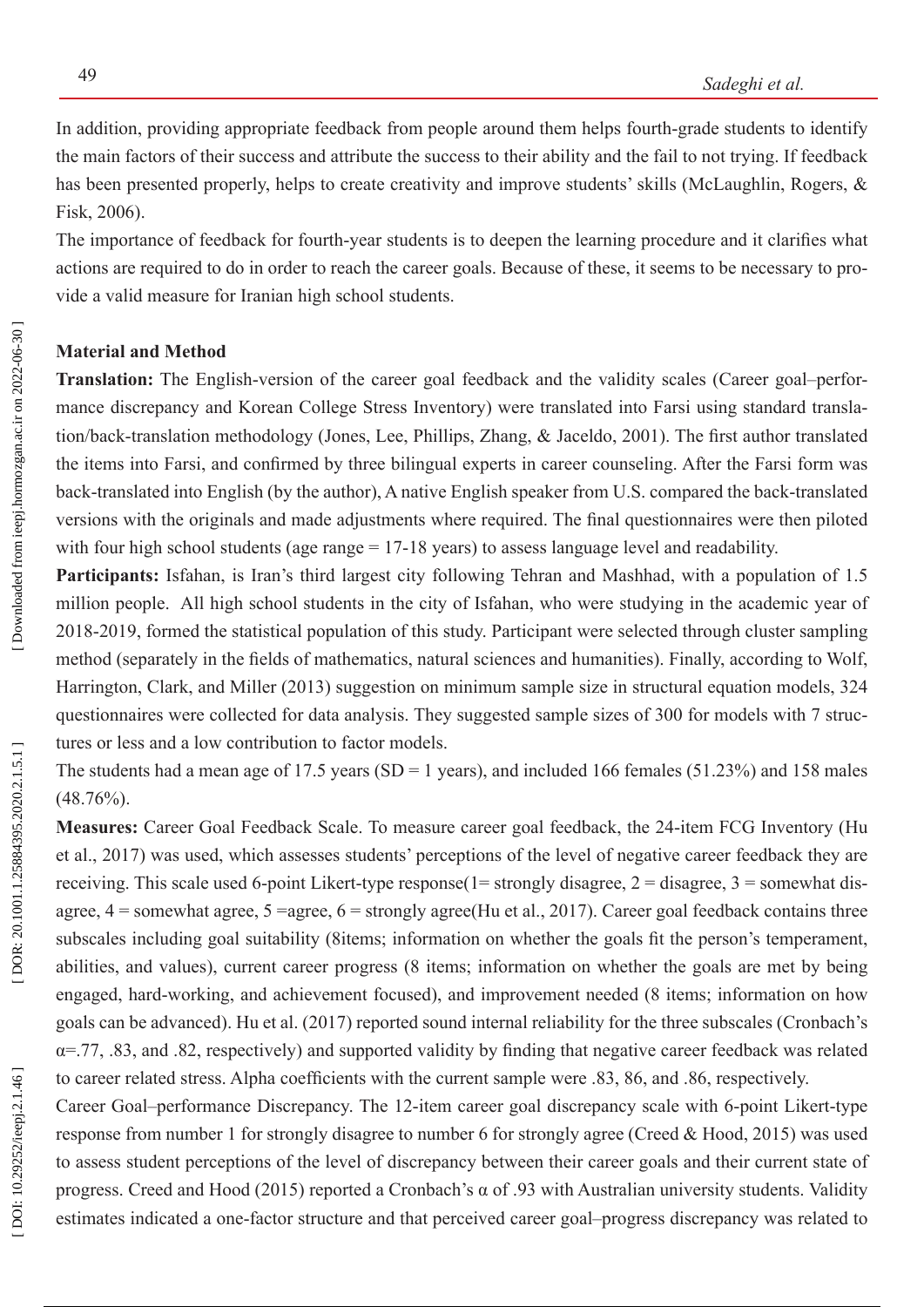lower goal commitment and greater career-related stress as expected. By using CFA, we confirmed that the translated scale had a one-factor structure. In the current study, alpha coefficient was .91.

Korean College Stress Inventory. The five-item Career Ambiguity subscale assesses stress associated with students' lack of confidence and certainty about their future career. Responses were given on a 5-point Likerttype scale  $(1 =$  strongly disagree to  $5 =$  strongly agree; higher scores indicate greater stress). The subscale had good reliability ( $\alpha$  = .89 and .92 in two studies) and validity with Korean students (e.g., correlated with lack of self-identity); (Choi et al., 2011; Kim et al., 2014). In the current study, we confirmed that the translated scale had a one-factor structure by using CFA. Alpha coefficient with the current sample was .90.

**Procedure:** Ethical approval was granted by the first authors' university ethics committee, and permission to recruit participants was obtained from the Ministry of Education.Participants were recruited using cluster sampling, whereby the researchers randomly chose 13 high schools (seven males, six female) in Isfahan. Participants' classroom teachers administered all questionnaires. Students were informed about the research purpose and asked to answer all of the questionnaires. Students were assured that all their information would remain confidential and informed that they could learn more about their individual results from our telegram channel one month after data collection.

#### **Results**

**Reliability** :The reliability estimates are shown and compared with the results reported by Hu et al (2017) in Table 1. The internal consistency reliability for the full scale was .88, and was .86 (feedback on progress), .83 (on goal suitability), and .86 (on improvements needed) for the three subscales. Cronbach's Alpha values between .60 and 1.00 indicate that a measurement instrument is good and suitable for use in a study (Hu et al., 2017). In addition, all items showed high Cronbach's Alpha. Cronbach Alpha of each item indicates instru ment has reliability (reference).

**Validity test:** We first conducted CFA analyses with maximum likelihood estimation (AMOS V20) to validate the factor structure of the 24-item FCG inventory. Model fit was indicated by the  $\gamma$ 2 / df ratio (<3:1 desired), the comparative fit index (CFI) and Tucker–Lewis index (TLI; >.90), the root mean square error approxima tion (RMSEA) and standardized root mean square residual (SRMR; <.08); (Hair, Black, Babin, & Anderson, 2010). Second, we assessed construct validity of the feedback scale by linking it with other career relevant variable (career goal- performance discrepancy and career-related stress).

To test if the structure of FCG inventory was consistent with the Chinese and Australian population, we exam ined whether each item loaded on their respective subscales. As shown in figure 1, the six first-order factors of internal and external feedback on progress, goal suitability, and improvements needed loaded on three second-order factors (i.e., feedback on progress, goal suitability, and improvements needed), which, in turn, loaded on one higher-order factor of career goal feedback.

For the most part, items loaded onto their respective factors, except for item 21 from internal goal suitability subscale. The measurement model with item 21 included showed acceptable fit to the data:  $CFI = .91$ ,  $TLI =$ .90, RMSEA = .063, SRMR = .071. After omitting item 21, the measurement model fit indices improved: CFI  $= .95$ , TLI = .94, RMSEA = .045, SRMR = .043 (see Table 2).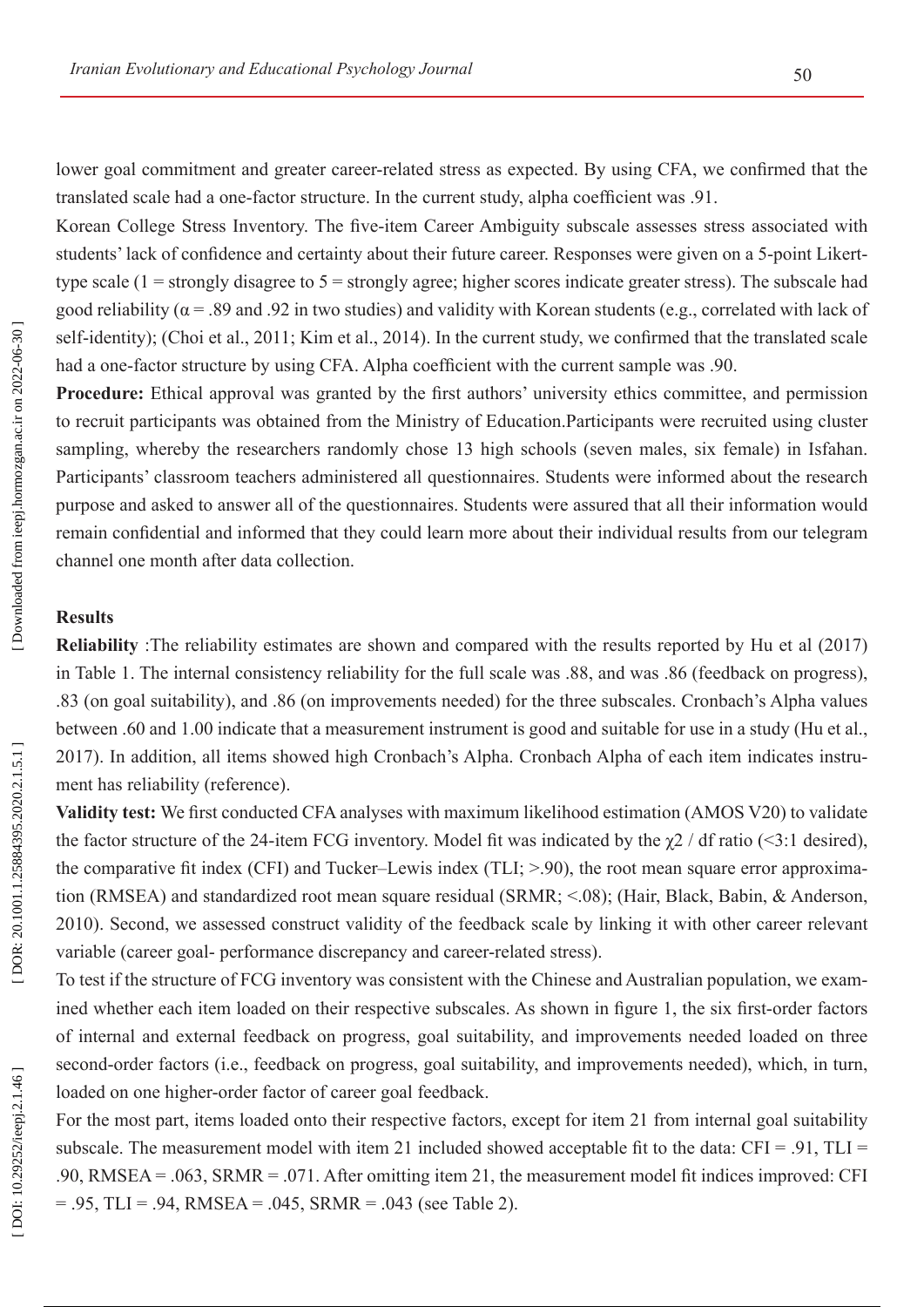| Table 1. Frinçipal axis façıvı analysis in uns study anu flu et al. S study (2010) anu Cronoach S'Alpha (u) of each nehi<br>Items | P<br>In<br>present<br>study | P In Hu et al.'s study<br>(2016) | $(\alpha)$ |
|-----------------------------------------------------------------------------------------------------------------------------------|-----------------------------|----------------------------------|------------|
| Internal: how to improve                                                                                                          |                             |                                  |            |
| 1. I have not worked out my own strategies to get the career I want                                                               | .70                         | .83                              | .91        |
| 2. I feel uncertain about what I have to do to reach my career goals                                                              | .76                         | .72                              | .91        |
| 3. Even by looking at what others are doing, I cannot see what I need to do to get the<br>career I want                           | .72                         | .67                              | .91        |
| 4.I do not have many ideas about how to reach my career goals                                                                     | .70                         | .62                              | .91        |
| External: how to improve                                                                                                          |                             |                                  |            |
| 5. I do not get helpful advice from others about how I can reach my career goals                                                  | .86                         | $-.92$                           | .91        |
| 6. I do not get helpful information from people about how to get into the career I want                                           | .88                         | $-.83$                           | .91        |
| 7. I do not get good guidance from the people around me about progressing my career<br>goals                                      | .79                         | $-.71$                           | .91        |
| 8. I find it hard to get constructive career advice from others                                                                   | .64                         | $-.92$                           | .91        |
| External: on progress                                                                                                             |                             |                                  |            |
| 9. People tell me that I am not working hard enough to get into my chosen career                                                  | .73                         | $-.53$                           | .91        |
| 10. People around me tell me that I am not motivated enough to achieve my chosen<br>career                                        | .76                         | .71                              | .91        |
| 11. People tell me that what I have achieved so far is not good enough to get into the<br>career I want                           | .80                         | .67                              | .91        |
| 12. I am told that I am not making good progress toward my career goals                                                           | .74                         | .61                              | .91        |
| External: goal suitability                                                                                                        |                             |                                  |            |
| 13. I am told that my preferred career choice will not let me display my real talents                                             | .60                         | .76                              | .91        |
| 14. People I trust think that my preferred career direction is not consistent with my<br>values                                   | .72                         | .68                              | .91        |
| 15. People tell me that I have chosen a career direction that does not really suit me                                             | .67                         | .62                              | .91        |
| 16. People who know me well think that my chosen career will not bring me what I<br>really want in life                           | .78                         | .61                              | .91        |
| Internal: on progress                                                                                                             |                             |                                  |            |
| 17. I know that the career progress I have made is less than that of others of my age                                             | .56                         | .66                              | .91        |
| 18. My experience tells me that I am not progressing my career goals as well as I should                                          | .73                         | .59                              | .91        |
| 19. When I reflect on it, I don't think I have made as much progress toward my chosen<br>career as I wanted                       | .80                         | .59                              | .91        |
| 20. Compared with others of my age, I think I am less on track for the career that I want                                         | .73                         | .57                              | .91        |
| Internal: goal suitability                                                                                                        |                             |                                  |            |
| 21. The career direction I have chosen feels right to me                                                                          | .26                         | .89                              | .91        |
| 22. I do not think that my chosen career would be good for me                                                                     | $-.45$                      | .59                              | .91        |
| 23. My career goals do not excite me                                                                                              | $-.75$                      | .56                              | .91        |
| 24. My career plans make a lot of sense to me                                                                                     | .36                         | .44                              | .91        |

**Table 1.** Principal axis factor analysis in this study and Hu et al.'s study (2016) and Cronbach's Alpha (α) of each item

So would item 21 be removed. The item descriptive statistics and loadings in the confirmatory factor model were presented in Table 3. The results showed that the third-order of career goal feedback was reliable since the standardized loadings for the three second-order factors were above .50 (current career progress = .96, goal suitability = .93, improvement needed = .84). Also, all the item loadings were above .50 (except for item 21). The average variance extracted (AVE) was increasing as well since the variance explained in the construct was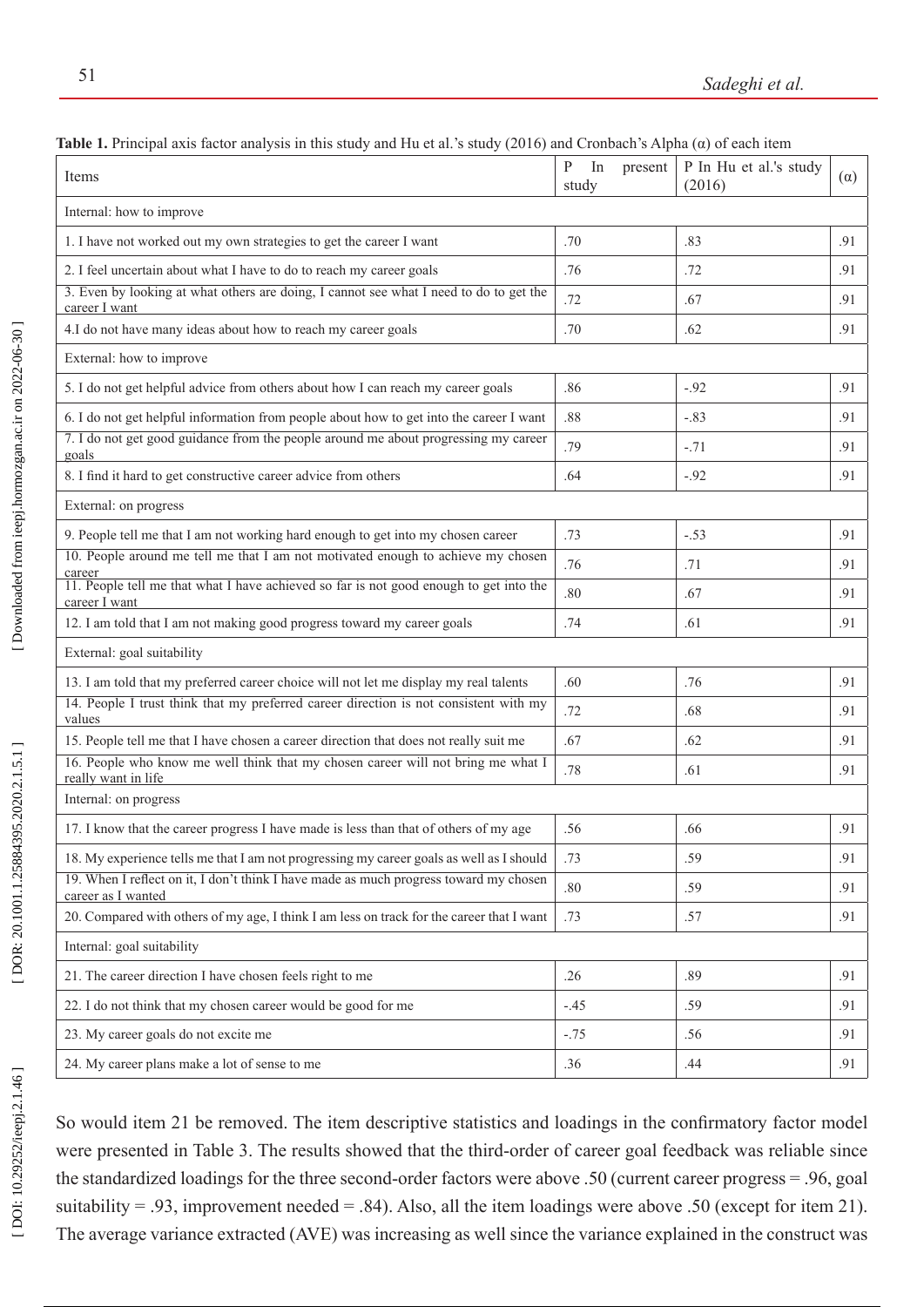associated with the standardized loadings.

We examined the construct validity of the FCG inventory by examining the relationships between career goal feedback and career goal–performance discrepancy and career-related stress. As shown in Table 3, the full feedback scale and the three second-order subscales correlated with greater career goal- performance discrepancy and stress, indicating that high school students who perceived more negative feedback have more stress.

Table 2. Comparison of Third-order confirmatory factor analyses between present study: Sample (n = 324) and Hu et al.'s study (2016): sample ( $n = 524$ )

| Before omitted the item 21 |              | After omitted the item 21 |
|----------------------------|--------------|---------------------------|
| $\overline{\chi^2}$        | 516.43       | 354.23                    |
| df                         | 239          | 202                       |
| $\chi$ <sup>2</sup> / df   | 2.16         | 1.75                      |
| <b>BIC</b>                 | 869.056      | 782.01                    |
| TLI                        | .90          | .94                       |
| <b>CFI</b>                 | .91          | .95                       |
| <b>RMSEA</b>               | .06          | .04                       |
| 90% CI                     | [1.78, 2.19] | [.04, .05]                |
| <b>SRMR</b>                | .07          | .05                       |
|                            |              |                           |

**Table 3.** Mean, standard deviation, Cronbach's Alpha (α) and Pearson's Product-moment Correlations between Three Subscales of Career Goal Feedback Scale and Total Career Goal–Performance Discrepancy Scale and Total Korean College Stress Inventory;  $N = 324$ 

| Variable                   | 1            | 2        | 3        | $\overline{4}$ | 5        | M     | <b>SD</b> | $\alpha$ |
|----------------------------|--------------|----------|----------|----------------|----------|-------|-----------|----------|
| 1. Current career progress | $\mathbf{1}$ |          |          |                |          | 21.60 | 7.86      | .86      |
| 2. Goal suitability        | $.564**$     | 1        |          |                |          | 24.03 | 8.27      | .83      |
| 3. Improvement needed      | $.695**$     | $.577**$ |          |                |          | 19.11 | 6.54      | .86      |
| 4. T feedback              | $.875**$     | $.845**$ | $.860**$ | 1              |          | 64.75 | 19.50     | .91      |
| 5. T discrepancy           | $.649**$     | $.628**$ | $.621**$ | $.736**$       | 1        | 35.88 | 12.81     | .91      |
| 6.T stress                 | $.622**$     | $.671**$ | $.631**$ | $.747**$       | $.725**$ | 56.99 | 15.26     | .90      |

\*\*. Correlation is significant at the .01 level (2-tailed).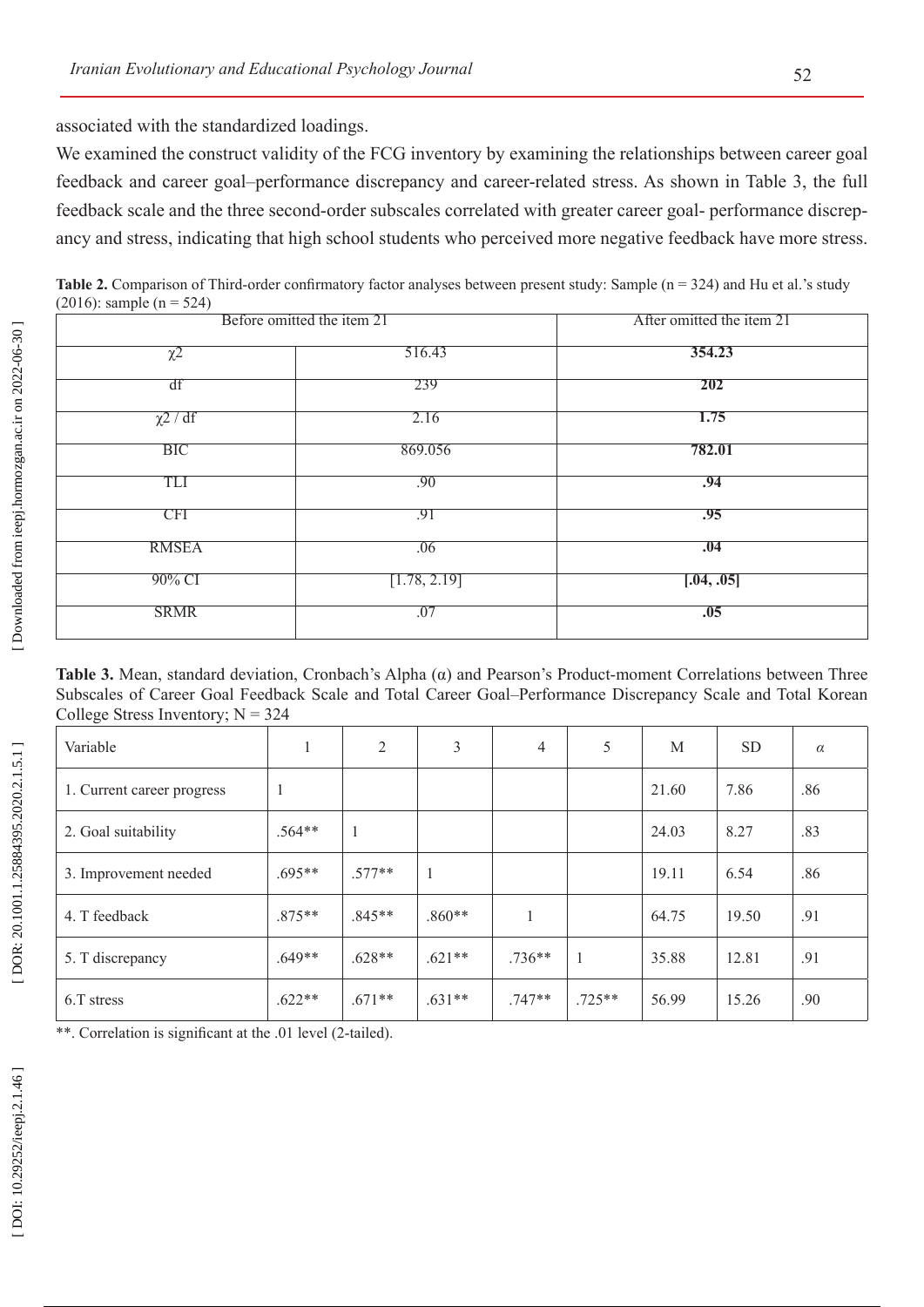

**Figure 1.** Third-order CFA

### **Discussion**

The present study provided support for using the 24-item FCG inventory with Iranian high school students. Satisfactory to good internal reliability coefficients were obtained for all subscales (current career progress, goal suitability and improvement needed). These coefficients were comparable to those found by Hu et al., (2017) using Chinese and Australian students.

Construct validity for the test was supported using factor analysis, with individual items loading largely where expected. All internal and external subscales loaded onto their respective factors, except item 21 from internal: goal suitability. In Iran, high school students cannot decide on their field of study at the university. Because it depends on the outcome of the university entrance exam. Therefore, their career are ambiguous. Item 21 is about assurance of career. Accordingly, this question was not understood by Iranian students.

Construct validity was supported by examining the relationships between career goal feedback and career goal-performance discrepancies and career-related stress. Negative career goal feedback was associated with greater perceived discrepancies. It means that when students receive higher levels of negative feedback indi cating a lack of progress and strategies for improvements and goal-person misfit, they are more likely to per ceive discrepancies between their actual state and their desired state. We also found that negative career goal feedback was related to greater career stress, which means when students receive more negative feedback, they may experience higher levels of anxiety and frustration about their future career.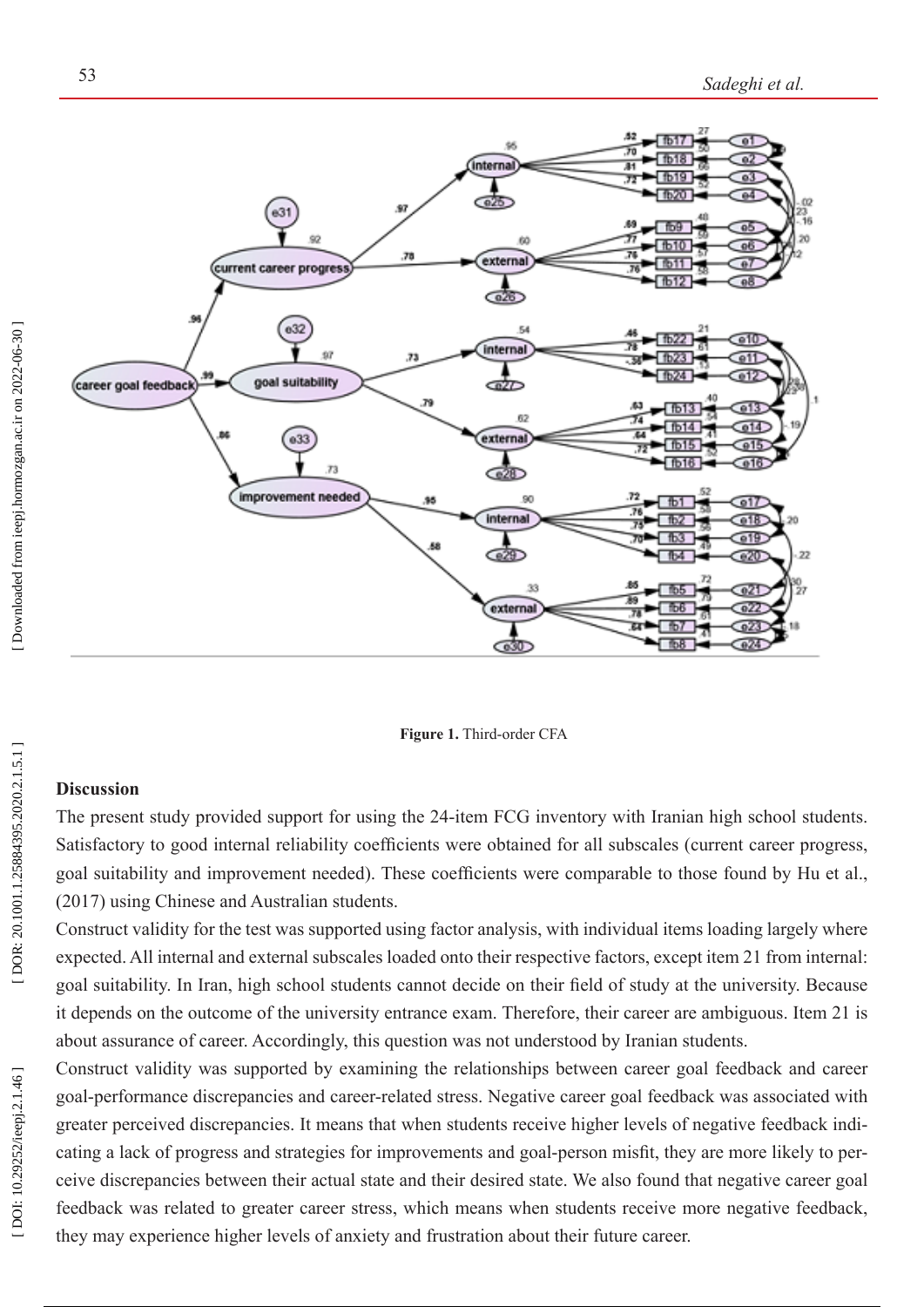**Practical Implications:** The focus of this study was on career progress and highlighted the effect of career feedback on students' academic outcomes. The 24-item FCG inventory appears to be an appropriate instru ment to assess negative career feedback in Iranian high school students.

The assessment of career feedback is important for Iranian high school students. In this period of study, high school students need to be informed of what career path they should choose for their future. This information can greatly help to provide early career guidance in order to help students clarify their career goals, and eval uate the attainability and suitability of the goals. Given the dearth of appropriate and psychometrically sound, brief measures of career goal feedback in the career development literature in general, and the lack of scales in the Farsi language, it is important to continue to use this inventory to examine the effect of career feedback on high school student's career goal setting and pursuit.

This measure can be used in career counseling and educational programs with adolescents. For example, it could be used as a screening tool to identify which students are experiencing greater negative career goal feedback and feedback-induced stress. Also, career counselors can use the scale to help students identify the sources of the feedback (i.e., external environment or internal sources), and help them monitor their own thoughts and reflections on career goal pursuit.

Career counselors are also encouraged to use the inventory to help Iranian high school students identify the specific type of career feedback they perceive, and to help them adjust their behaviors or goals accordingly. In addition, counselors can help these students manage the potential negative affective outcomes (e.g., career stress) of perceiving negative career feedback.

**Limitations and Future Directions:** The current findings should be interpreted in light of the study's lim itations. First, our sample was restricted to students from one city. Testing in Iran is required to assess a more heterogeneous sample of Iranian children (i.e., from different cities, and from rural areas).

Second, the study focused on the educational context of the high school students. Thus, it is not clear to wheth er similar results would be found in other samples (e.g., university) and other age groups in Iran. Thus, future research is needed to investigate the utility of the scale in other populations.

Third, future research is needed to provide more evidence for the validity of the Iranian version of the FCG inventory. In the current cross-sectional study, we were not able to assess predictive validity, and this needs to be assessed in the future In the future. For example, longitudinal studies could assess if higher scores on the Feedback Career Goals Inventory predicted subsequent changes in career self-efficacy .

#### **Declaration of Conflicting Interests**

The author(s) declared no potential conflicts of interest with respect to the research, authorship, and/or pub lication of this article.

**Funding:** The author(s) received no financial support for the research, authorship, and/or publication of this article.

# **References**

Anderson, K. L., & Mounts, N. S. (2012). Searching for the self: An identity control theory approach to triggers of occupational exploration. The Journal of genetic psychology, 173(1), 90-111.

Butler, D. L., & Winne, P. H. (1995). Feedback and self-regulated learning: A theoretical synthesis. Review of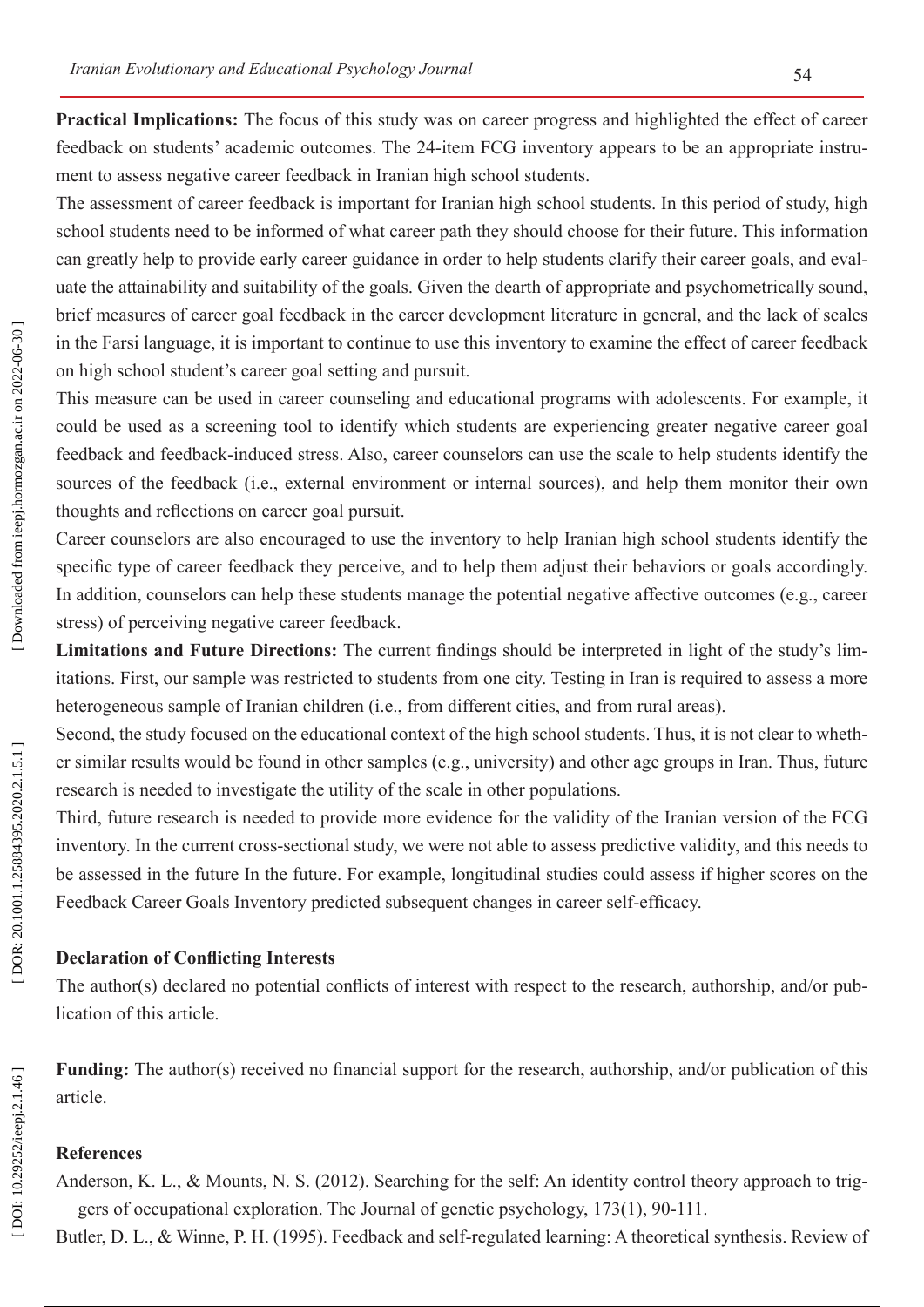educational research, 65(3), 245-281.

- Button, S. B., Mathieu, J. E., & Aikin, K. J. (1996). An Examination of the Relative Impact of Assigned Goals and Self-Efficacy on Personal Goals and Performance Over Time. Journal of Applied Social Psychology, 26(12), 1084-1103.
- Choi, B. Y., Park, H., Nam, S. K., Lee, J., Cho, D., & Lee, S. M. (2011). The development and initial psy chometric evaluation of the Korean Career Stress Inventory for college students. The Career Development Quarterly, 59(6), 559-572.
- Chowdhury, R. R., & Kalu, G. (2004). Learning to give feedback in medical education. The Obstetrician & Gynaecologist, 6(4), 243-247.
- Creed, P. A., & Hood, M. (2015). The development and initial validation of a scale to assess career goal dis crepancies. Journal of Career Assessment, 23(2), 308-317.
- Creed, P. A., Wamelink, T., & Hu, S. (2015). Antecedents and consequences to perceived career goal–progress discrepancies. Journal of Vocational Behavior, 87, 43-53.
- de Kleijn, R. A., Mainhard, M. T., Meijer, P. C., Pilot, A., & Brekelmans, M. (2012). Master's thesis supervi sion: Relations between perceptions of the supervisor–student relationship, final grade, perceived supervi sor contribution to learning and student satisfaction. Studies in Higher Education, 37(8), 925-939.
- Dobrow, S. R., & Tosti-Kharas, J. (2012). Listen to your heart? Calling and receptivity to career advice. Journal of Career Assessment, 20(3), 264-280.
- Donovan, J. J., & Williams, K. J. (2003). Missing the mark: effects of time and causal attributions on goal revision in response to goal-performance discrepancies. Journal of Applied Psychology, 88(3), 379.
- Doostani, P., & Sadeghi, A. (2018). The Effect of Career Goal Feedback on Academic Buoyancy: The Mediating role of Career Goal Discrepancy and Career-Related Stress. journal of Career & Organization Coun seling, 9(33), 49-67.
- Hair, J., Black, W., Babin, B., & Anderson, R. (2010). Multirative data analysis: A global perspective: New Jersey: Pearson Prentice Hall.
- Hattie, J., & Timperley, H. (2007). The power of feedback. Review of educational research, 77(1), 81-112.
- Herold, D. M., & Greller, M. M. (1977). Feedback the definition of a construct. Academy of Management Journal, 20(1), 142-147.
- Hu, S., Creed, P. A., & Hood, M. (2017). Development and initial validation of a measure to assess career goal feedback. Journal of Psychoeducational Assessment, 35(7), 657-669.
- Ilgen, D. R., Fisher, C. D., & Taylor, M. S. (1979). Consequences of individual feedback on behavior in orga nizations. Journal of Applied Psychology, 64(4), 349.
- Jabariangroo, M., Khosravi, M., & Mohammadifar, M. A. (2016). Effect of the Teacher's Oral and Written Feedback on Self-Regulated Learning and Academic Achievement in Math. Research in Curriculum De velopment, 22(49), 151-138.
- Jones, P. S., Lee, J. W., Phillips, L. R., Zhang, X. E., & Jaceldo, K. B. (2001). An adaptation of Brislin's translation model for cross-cultural research. Nursing research, 50(5), 300-304.
- Khoshkholgh, E. (2011). Principle and Practical Guide to Preparing and Providing regarding university stu dentds' academic performance. World Applied Science, 26(10).
- Kim, B., Jung, S. H., Jang, S. H., Lee, B., Rhee, E., Cho, S. H., & Lee, S. M. (2014). Construction and initial